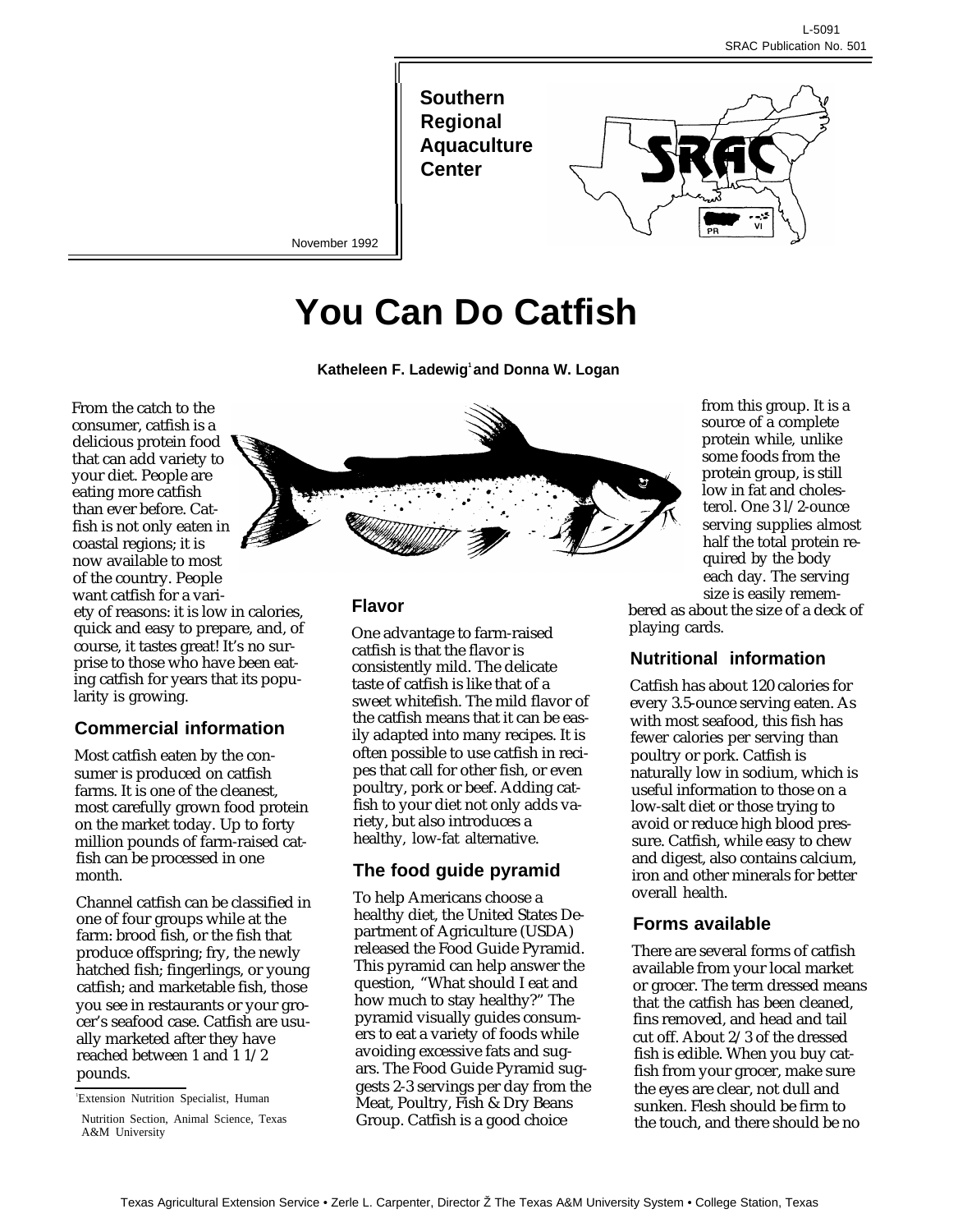strong odor. **Steaks** are cross-sections from 3/4 to 1 1/2 inches thick. They usually have a piece of backbone in the center. About 85 percent of the steak is edible. **Fillets** are the sides of the fish cut away from the backbone. They are usually boneless. All of the fillet is edible. Allow 1/3 pound per serving. You may find some fillets in your grocer's seafood case coated or marinated with flavors and spices such as lemon-butter, cajun, or mesquite. These options are certainly time savers for preparing meals in minutes. If you buy steaks or fillets from a seafood dealer, make sure flesh is firm and color is consistent throughout meat.

# **Stretching your food dollar**

You can stretch your budget by stretching your pound of catfish. For example, a pound of broiled catfish fillets will give approximately 3 servings. One pound of catfish prepared in catfish salad yields 4 servings. One pound of fish served in casseroles, stir-fry, or soup can be stretched to yield 6, 7, or even 8 servings.

### **Frozen catfish**

Many of the previously mentioned forms are available not only as fresh catfish but frozen as well. **Due to improved freezing methods, frozen fish is equal to fresh fish in nutrition, appearance and flavor.** When buying frozen fish, make sure the flesh is solidly frozen and in tight moisture-proof packaging. Frozen items should be held at 0°F. The term "Individually Quick Frozen" (1. Q. F.) indicates that the fish has been frozen by a rapid freezing method that minimizes loss of flavor and texture.

# **Buying tips**

If you buy catfish from your local market or grocer, here is some other information to keep in mind:

1. Ask friends for the best seafood counter in your area. Make sure you use a reputable, licensed dealer.

- 2. Seafood should be free of blood, bruises and discolorations.
- 3. Shop for fish last and return home quickly. On very hot days, ask your salesperson to wrap your seafood in ice or carry an ice chest in the car.
- 4. Use **Quality grading** as a guide to purchase products of high quality. Grading is an added step after inspection in which quality is determined. The "US Grade Al" mark indicates that the product is of high quality, uniform in size, practically free of blemishes, in excellent condition, and has good flavor and odor.
- 5. **Open dating** refers to the "use by" or "good until" date and can be used to judge the quality and shelf life of packaged, perishable products.

# **Storing catfish at home**

Catfish can usually be stored in your refrigerator at 32° to 38°F for one or two days. At temperatures above 38°F, bacteria can grow rapidly and cause the fish to spoil. If you freeze the catfish, make sure the package is tight-fitting. Little or no airspace helps maintain

quality, The freezer should beat 0°F. The frozen catfish should be used within 3 months.

In addition to keeping the catfish at proper temperatures, remember these facts to help reduce your risk of foodborne illness:

- 1. Wash your hands, cutting boards and countertops. Add 1 tablespoon liquid bleach to a gallon of water for a simple sanitizer. Use plastic cutting boards since wooden cutting boards cannot be sanitized properly.
- 2. Defrost frozen fish overnight in refrigerator or under running water in sink. Never let fish thaw at room temperature or in standing water.
- 3. Keep raw meat of any kind away from cooked foods or foods that need no more preparation before eating. Bacteria from the raw product can get on other food if you're not careful.

# **Cooking**

One of the reasons catfish is ideal to use in meal planning is that it can be used so many different ways. The "10 minute rule" says to cook fish for 10 minutes per inch.



**Catfish can be prepared by many cooking methods, including baking, broiling and grilling. (Photograph courtesy of The Catfish Institute)**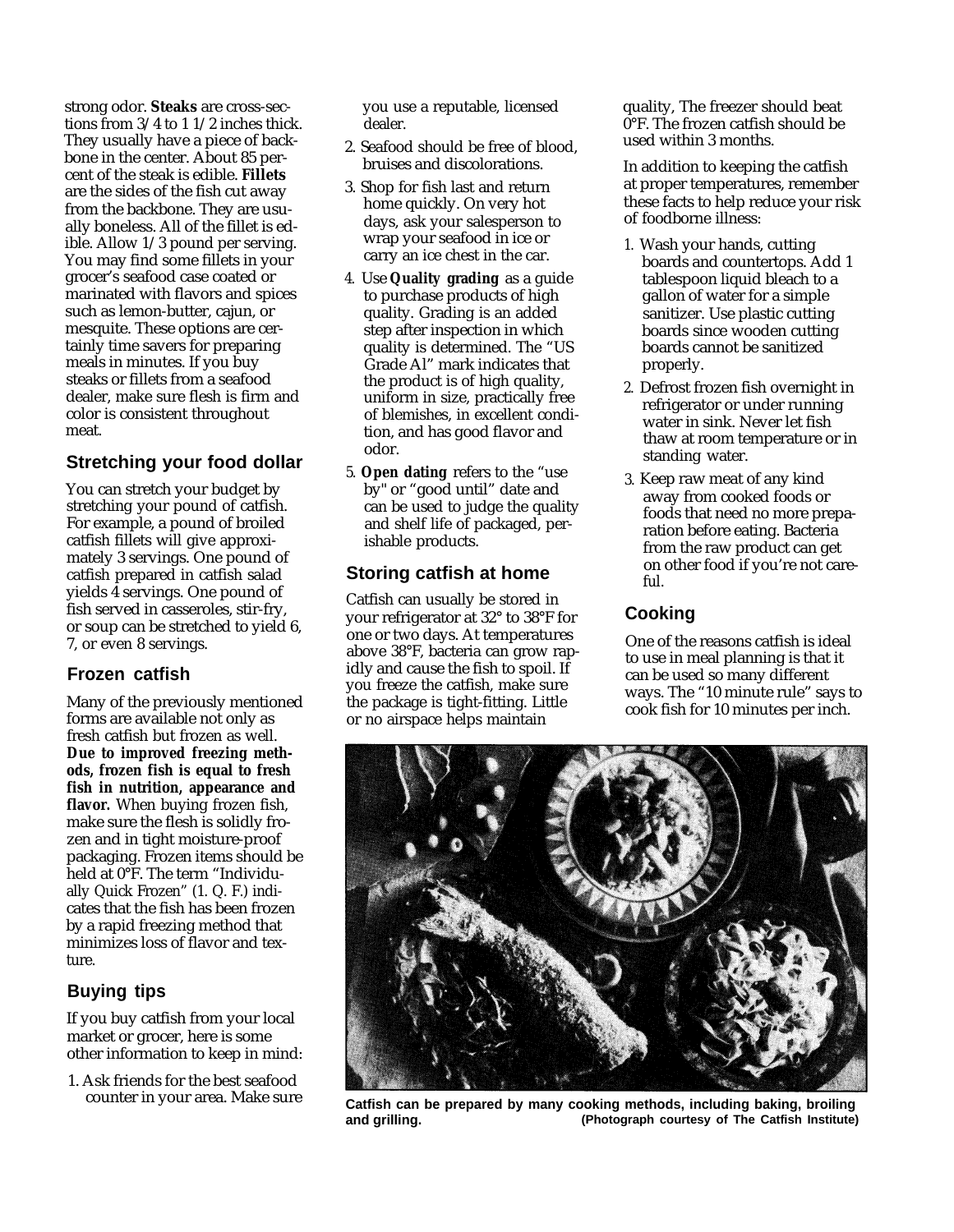Fish that is less than 1 inch thick should be cooked for less time. Use the "10 minute per inch" rule when cooking fish except for microwaving or deep frying. For example, a l-inch thick piece of fish should be baked 5 minutes on one side, turned over, and baked 5 minutes on the other side for a total of 10 minutes. Fish less than I/Z inch thick does not need to be turned. Fish is done when opaque and flakes easily with a fork.

- **Bake** fish by adding a small amount of liquid such as broth or lemon juice. Bake at 400°F.
- Broil 4 to 5 inches away from heat.
- **Grill** fish, basting with your favorite sauce. Turn halfway through cooking.
- **Steam** fish by placing on a rack 2 inches above liquid.
- **Sauté** by adding fish and vegetables with oil or liquid in a non stick pan. Cook over medium

**Microwave, allowing 3 to 6** minutes per pound of boneless fish cooked on high (100 percent power). Rotate halfway through cooking time.

#### **Leftovers**

After cooking, return uneaten seafood to refrigerator as soon as possible, but no longer than 2 hours. Seafood that has been left at room temperature for longer than 2 hours should be thrown away. Eat refrigerated leftovers within two stick pan. Cook over medium days. Reheat leftovers to bubbling,<br>heat. This is approximately 175°F. which is approximately  $175^{\circ}$ F.

#### **RECIPES**

### **Catfish Pasta Primavera**

8 ounces fettuccine

1/2 small red pepper, cut into strips

1/2 small yellow pepper, cut into strips

1/2 small green pepper, cut into strips

4 ounces pea pods, trimmed

6 green onions, cut into strips

2 tablespoons shallots

1/4 cup butter or margarine

1 cup dry white wine or chicken broth

1/2 teaspoon salt

1/4 teaspoon pepper

1 pound catfish fillets, cut into pieces

4 large sun-dried tomatoes in olive oil, drained and coarsely chopped (optional)

2/3 cup freshly grated Parmesan cheese

1/4 cup chopped fresh dill or 1 tablespoon dried dill

Freshly grated Parmesan cheese

Freshly ground pepper

Cook fettucine according to package directions; drain. Meanwhile, in a large skillet cook red pepper, yellow pepper, green pepper, pea pods, onions and shallots in butter or margarine until peppers are just crisp-tender. Remove vegetables from skillet.

Add white wine, salt and pepper to skillet, bring to boil. Add catfish. Return to boil; reduce heat. Simmer, uncovered, about 3 minutes or until catfish flakes easily. Stir occasionally.

Add sun-dried tomatoes, if desired. Return vegetables to skillet, tossing gently to coat. Place cooked fettuccine in large serving bowl. Add catfish mixture, tossing to coat. Sprinkle with Parmesan cheese and dill. Stir gently to mix. Serve with fresh Parmesan cheese and pepper. Makes 4 servings.